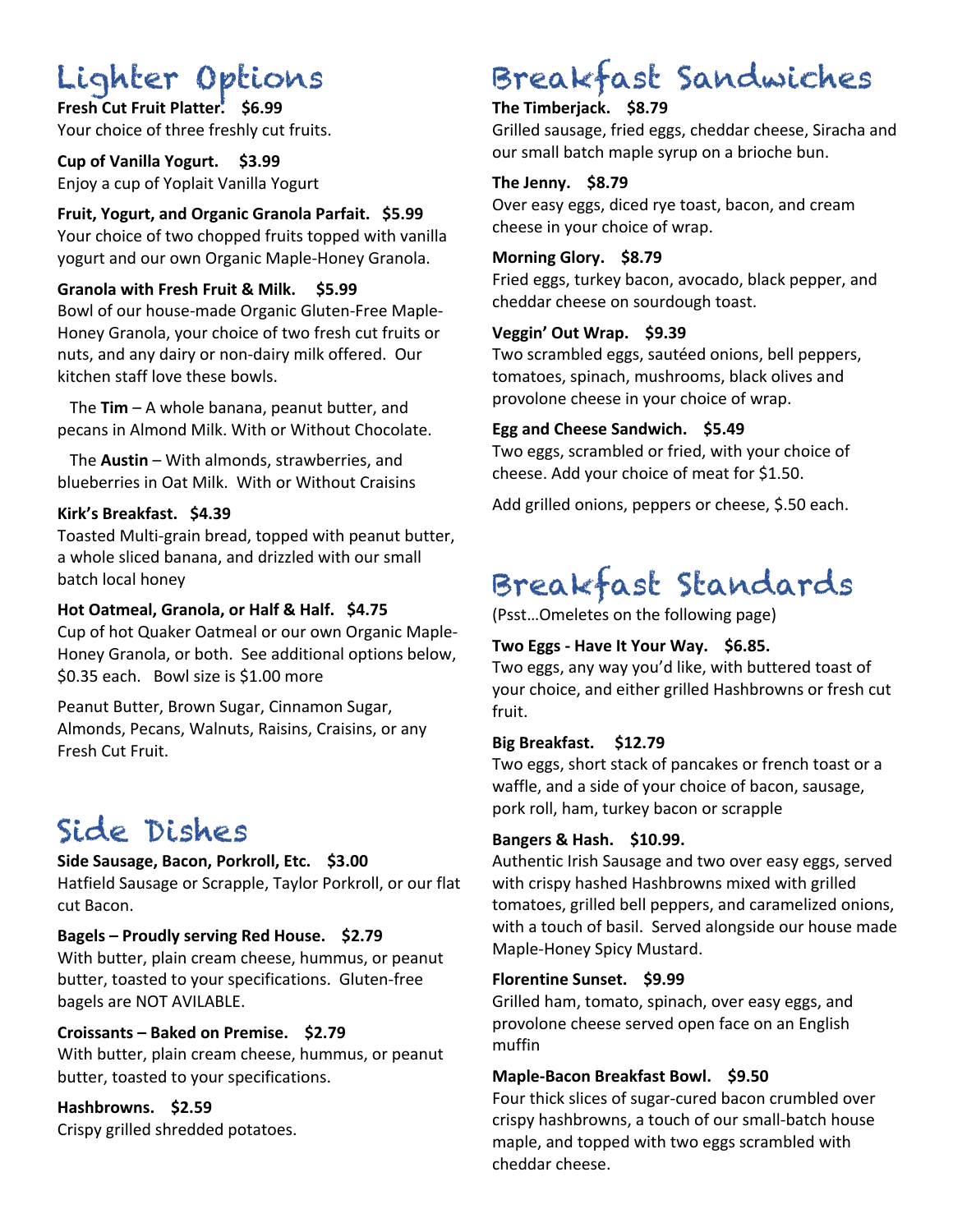## Omelets

**Our fluffy three-egg omelets are freshly made to your order. All eggs and omelets come with your choice of toast and either grilled Hashbrowns or fresh cut fruit. ?? Scrambler Style ??** – The omelets below are also

available as SCRAMBLERS – it's a messy inside-out version, with crispy hashbrowns on the inside, all bashed up, and covered in the cheese of your choice!!

#### **Ultimate Veggie Omelet. \$10.99**

Sautéed onions, peppers, tomatoes, spinach, black olives, mushrooms, and Provolone cheese

**Meat Lover's Omelet. \$10.99** HUGE breakfast omelet with grilled ham, bacon, sausage, pork roll, and American cheese

**Philly Special Omelet. \$10.29**  Cheese steak, pork roll, sauteed onion and green peppers with American cheese

**Italian Omelet. \$10.29** Sausage, sautéed onions, bell peppers, basil and Provolone cheese

**Greek Omelet. \$9.59** Sautéed fresh baby spinach, black olives, and Feta cheese

**Spanish Omelet. \$9.59** Sautéed onions, bell peppers, and Cheddar cheese, topped with salsa

**Western Omelet. \$9.59** Chopped ham, sautéed onions, bell peppers and American cheese

## For The Kids

**Egg Any Style. \$4.59** Single Egg, any style, with Hashbrowns and toast.

**Kids Pancake/French Toast. \$3.99** Single pancake or slice of French toast

**Grilled Cheese. \$4.29** Cheddar and American grilled cheese on sourdough bread

# French Toast, Pancakes, Waffles

LCH proudly serves its delicious crispy Belgian Waffles, fluffy Buttermilk Pancakes, and Brioche battered French Toast any way you like it. The recommendations below are starting points, get creative! Pancakes & waffles dusted with powdered sugar, cinnamon sugar for the French Toast

## **Plain Order. \$7.69 Short, \$9.79 Full Order**

Your choice of either a single waffle, two French toast slices or pancakes for a SHORT order, or three pancakes/french toast for a FULL order.

Add Blueberries, Strawberries, Bananas, or Chocolate Chips for \$.35 each.

#### **Nutty. \$8.69 Short, \$10.69 Full Order**

Covered in Roasted Pecans, Sugared Walnuts, and Sliced Almonds

**Bedrock. \$8.99 Short, \$10.99 Full Order** Grilled to perfection and encrusted with Fruity Pebbles

**Monkey Style. \$8.99 Short, \$10.99 Full Order** Covered in sliced bananas, served with a side of Peanut Butter

**Jungle Style. \$9.99 Short, \$11.99 Full Order** Grilled to perfection with bananas, strawberries, and slivered almonds.

**Coffee House Special \$9.99 Short, \$11.99 Full Order** Made with Cinnamon Toast Crunch, dusted with Cinnamon Sugar, and drizzled with our Small Batch Organic Maple Syrup from New York.

**Backpacker. \$9.99 Short, \$11.99 Full Order** Made with Blueberries and Granola

Consuming **raw or undercooked meats, poultry or eggs** may increase your risk of foodborne illness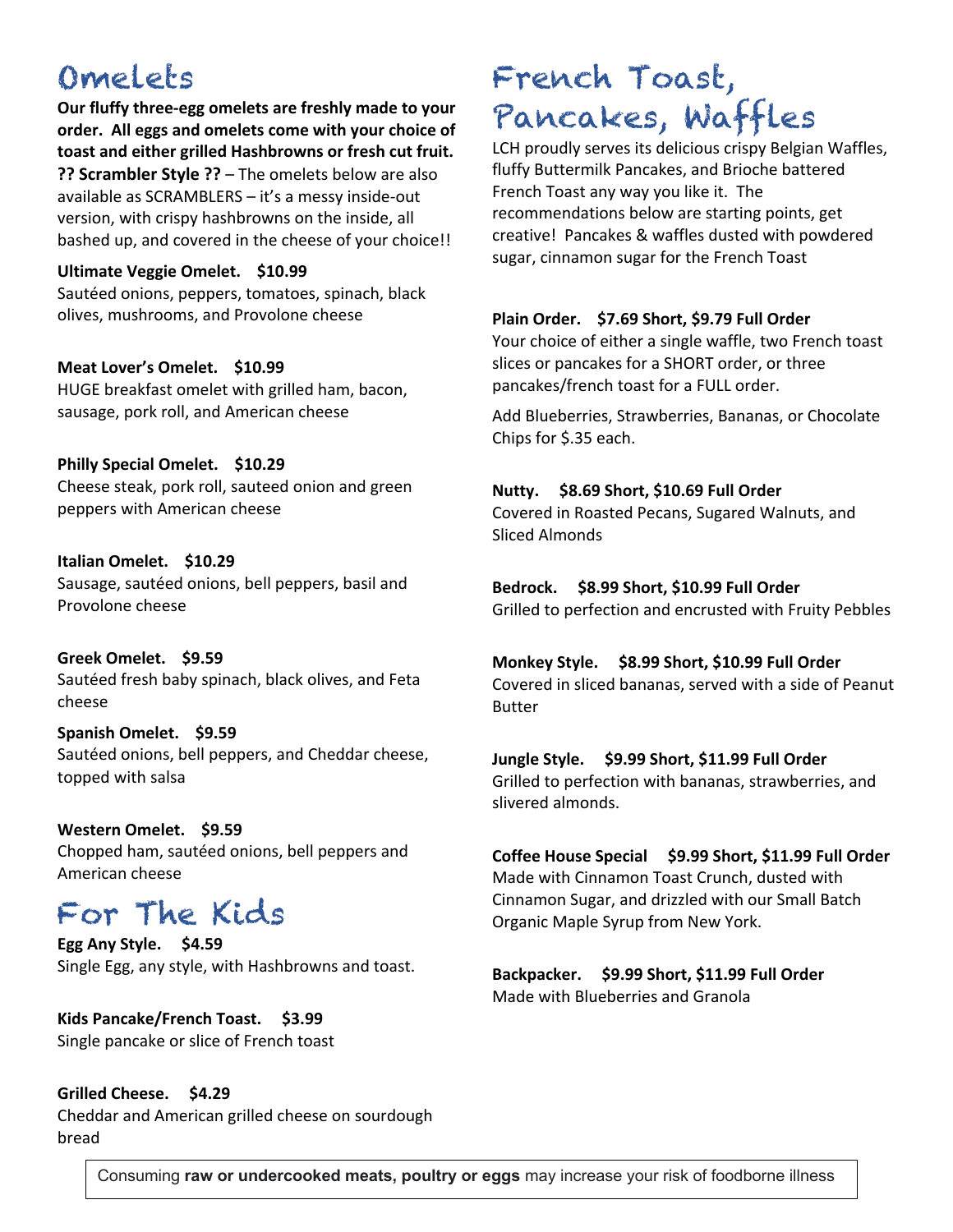## Sammies (sandwiches)

**Available all day long, served with a deli pickle, and your choice of fresh sliced fruit or potato chips**

#### **Tuscany. \$11.89**

Grilled chicken, onions, bell peppers, lettuce, and tomato topped with provolone cheese on a grilled bun with garlic pesto mayo.

#### **The Giver. \$9.29**

Sliced turkey and cheddar cheese with our house-made cranberry mayo, lettuce, and tomato on wholegrain.

## **Decker's Club. \$9.29**

Triple-decker Turkey sandwich piled high with bacon, lettuce, tomato, and mayo on choice or Toast of Wrap.

#### **Porkroll and Cheese. \$7.59**

Four grilled slices of Taylor Porkroll, each with its own slice of cheesy goodness, on a grilled LeBus Brioche bun. American Cheese unless specified

#### **B-L-T. \$6.99**

Six slices of our hearty bacon, ripe tomatoes and lettuce piled high on toasted rye

#### **Chicken, Tuna, or Egg Salad. \$7.99**

Homemade salad served on your choice of toast. Add onions, lettuce, or tomatoes at no charge.

## Grilled Cheese

## **Grilled Cheese, Plain. \$7.99**

Grilled brioche bread layered with Cheddar and American Cheeses. Add tomato for .50, or bacon for \$1.00

## **Chipotle Bacon Jack. \$9.29**

Grilled brioche bread with Pepper Jack Cheese, our house made Chipotle Mayo and crispy bacon.

#### **Tastes Like Home. \$9.59**

Grilled Swiss cheese, sliced ham, tomato, and garlic pesto sauce on multi-grain bread

#### **You Say Tomato. \$9.59**

Ripe sliced tomato, basil, balsamic dressing and provolone cheese grilled to perfection on sourdough

## Salads

#### **Four Lanes End Salad. \$10.29**

Mixed greens, topped with homemade tuna salad, red onions, black olives, feta cheese and craisins served with choice of dressing

#### **Stuffed Tomato. \$9.29**

Ripe vine tomato served over a bed of lettuce and onions topped with your choice of chicken, tuna or egg salad and your choice of dressing.

#### **LCH Cobb Salad. \$12.79**

Mixed greens topped with sliced turkey, bacon, homemade egg salad, sliced cheddar, tomatoes, red onions, and croutons. Served with your choice of dressing.

#### **Grilled Chicken Caesar Salad. \$13.49**

Chopped romaine lettuce topped with parmesan cheese, croutons, and Caesar dressing

History Lesson…

Langhorne Borough was originally Four Lanes End a name that derives from the fact that the site was at the crossroads for travelers from Philadelphia to the Delaware River and Trenton, New Jersey with the road from Bristol north to upper Bucks County and the Durham Furnace.

In the mid twentieth century, the "crossroads" was shifted a block to the east. Route 413, the major road from Bristol to Newtown, Doylestown and beyond, was altered to use Pine Street, a block to the east, of Bellevue Avenue.

This move undoubtedly saved the core of the village but deprives most travelers the opportunity to see the real historic core of Langhorne.